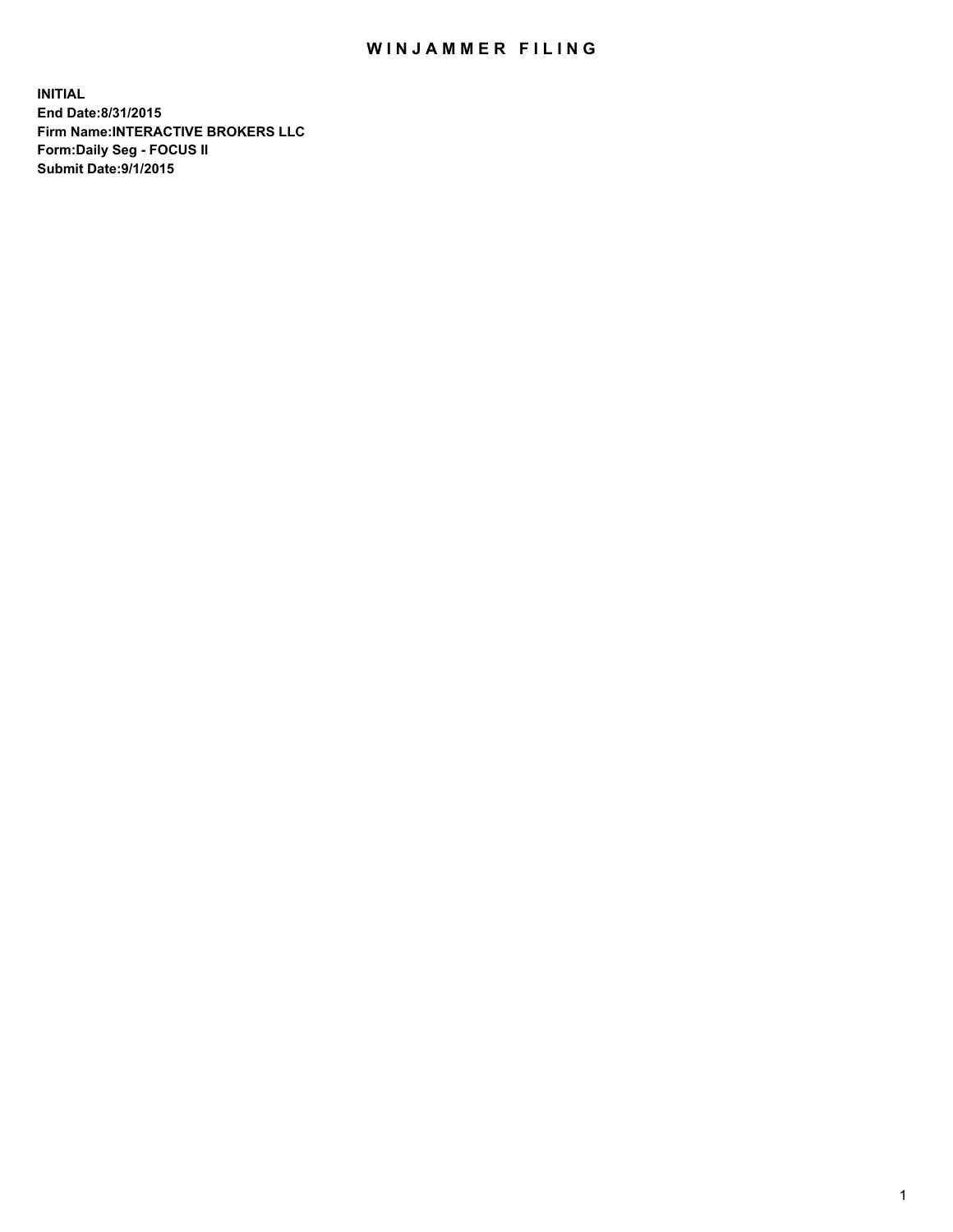## **INITIAL End Date:8/31/2015 Firm Name:INTERACTIVE BROKERS LLC Form:Daily Seg - FOCUS II Submit Date:9/1/2015 Daily Segregation - Cover Page**

| Name of Company<br><b>Contact Name</b><br><b>Contact Phone Number</b><br><b>Contact Email Address</b>                                                                                                                                                                                                                          | <b>INTERACTIVE BROKERS LLC</b><br><b>Michael Ellman</b><br>203-422-8926<br>mellman@interactivebrokers.co<br>$\underline{\mathbf{m}}$ |
|--------------------------------------------------------------------------------------------------------------------------------------------------------------------------------------------------------------------------------------------------------------------------------------------------------------------------------|--------------------------------------------------------------------------------------------------------------------------------------|
| FCM's Customer Segregated Funds Residual Interest Target (choose one):<br>a. Minimum dollar amount: ; or<br>b. Minimum percentage of customer segregated funds required:%; or<br>c. Dollar amount range between: and; or<br>d. Percentage range of customer segregated funds required between:% and%.                          | $\overline{\mathbf{0}}$<br>$\overline{\mathbf{0}}$<br>155,000,000 245,000,000<br>00                                                  |
| FCM's Customer Secured Amount Funds Residual Interest Target (choose one):<br>a. Minimum dollar amount: ; or<br>b. Minimum percentage of customer secured funds required:%; or<br>c. Dollar amount range between: and; or<br>d. Percentage range of customer secured funds required between: % and %.                          | $\overline{\mathbf{0}}$<br>$\mathbf 0$<br>80,000,000 120,000,000<br>00                                                               |
| FCM's Cleared Swaps Customer Collateral Residual Interest Target (choose one):<br>a. Minimum dollar amount: ; or<br>b. Minimum percentage of cleared swaps customer collateral required:% ; or<br>c. Dollar amount range between: and; or<br>d. Percentage range of cleared swaps customer collateral required between:% and%. | $\overline{\mathbf{0}}$<br>$\overline{\mathbf{0}}$<br>0 <sub>0</sub><br>0 <sub>0</sub>                                               |

Attach supporting documents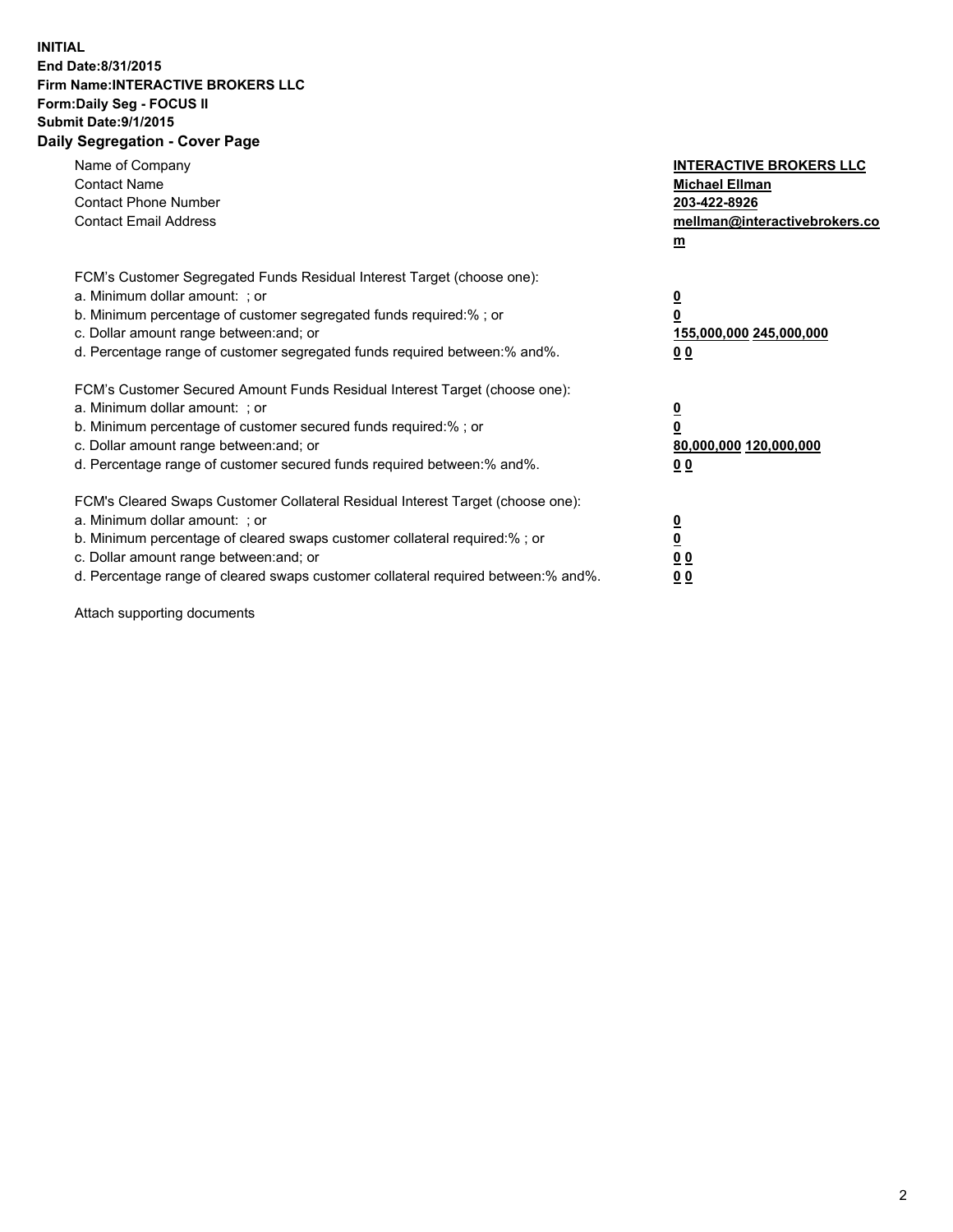## **INITIAL End Date:8/31/2015 Firm Name:INTERACTIVE BROKERS LLC Form:Daily Seg - FOCUS II Submit Date:9/1/2015 Daily Segregation - Secured Amounts**

|     | Foreign Futures and Foreign Options Secured Amounts                                                        |                                   |
|-----|------------------------------------------------------------------------------------------------------------|-----------------------------------|
|     | Amount required to be set aside pursuant to law, rule or regulation of a foreign                           | $0$ [7305]                        |
|     | government or a rule of a self-regulatory organization authorized thereunder                               |                                   |
| 1.  | Net ledger balance - Foreign Futures and Foreign Option Trading - All Customers                            |                                   |
|     | A. Cash                                                                                                    | 360,582,666 [7315]                |
|     | B. Securities (at market)                                                                                  | $0$ [7317]                        |
| 2.  | Net unrealized profit (loss) in open futures contracts traded on a foreign board of trade                  | -14,423,767 [7325]                |
| 3.  | Exchange traded options                                                                                    |                                   |
|     | a. Market value of open option contracts purchased on a foreign board of trade                             | 38,998 [7335]                     |
|     | b. Market value of open contracts granted (sold) on a foreign board of trade                               | -113,979 [7337]                   |
| 4.  | Net equity (deficit) (add lines 1.2. and 3.)                                                               | 346,083,918 [7345]                |
| 5.  | Account liquidating to a deficit and account with a debit balances - gross amount                          | 194,569 [7351]                    |
|     | Less: amount offset by customer owned securities                                                           | 0 [7352] 194,569 [7354]           |
| 6.  | Amount required to be set aside as the secured amount - Net Liquidating Equity                             | 346,278,487 [7355]                |
|     | Method (add lines 4 and 5)                                                                                 |                                   |
| 7.  | Greater of amount required to be set aside pursuant to foreign jurisdiction (above) or line                | 346,278,487 [7360]                |
|     | 6.                                                                                                         |                                   |
|     | FUNDS DEPOSITED IN SEPARATE REGULATION 30.7 ACCOUNTS                                                       |                                   |
| 1.  | Cash in banks                                                                                              |                                   |
|     | A. Banks located in the United States                                                                      | 2,800,000 [7500]                  |
|     | B. Other banks qualified under Regulation 30.7                                                             | 0 [7520] 2,800,000 [7530]         |
| 2.  | Securities                                                                                                 |                                   |
|     | A. In safekeeping with banks located in the United States                                                  | 370,296,319 [7540]                |
|     | B. In safekeeping with other banks qualified under Regulation 30.7                                         | 0 [7560] 370,296,319 [7570]       |
| 3.  | Equities with registered futures commission merchants                                                      |                                   |
|     | A. Cash                                                                                                    | $0$ [7580]                        |
|     | <b>B.</b> Securities                                                                                       | $0$ [7590]                        |
|     | C. Unrealized gain (loss) on open futures contracts                                                        | $0$ [7600]                        |
|     | D. Value of long option contracts                                                                          | $0$ [7610]                        |
|     | E. Value of short option contracts                                                                         | 0 [7615] 0 [7620]                 |
| 4.  | Amounts held by clearing organizations of foreign boards of trade                                          |                                   |
|     | A. Cash                                                                                                    | $0$ [7640]                        |
|     | <b>B.</b> Securities                                                                                       | $0$ [7650]                        |
|     | C. Amount due to (from) clearing organization - daily variation                                            | $0$ [7660]                        |
|     | D. Value of long option contracts                                                                          | $0$ [7670]                        |
|     | E. Value of short option contracts                                                                         | 0 [7675] 0 [7680]                 |
| 5.  | Amounts held by members of foreign boards of trade                                                         |                                   |
|     | A. Cash                                                                                                    | 97,765,109 [7700]                 |
|     | <b>B.</b> Securities                                                                                       | $0$ [7710]                        |
|     | C. Unrealized gain (loss) on open futures contracts                                                        | 369,967 [7720]                    |
|     | D. Value of long option contracts                                                                          | 39,006 [7730]                     |
|     | E. Value of short option contracts                                                                         | -113,978 [7735] 98,060,104 [7740] |
| 6.  | Amounts with other depositories designated by a foreign board of trade                                     | $0$ [7760]                        |
| 7.  | Segregated funds on hand                                                                                   | $0$ [7765]                        |
| 8.  | Total funds in separate section 30.7 accounts                                                              | 471,156,423 [7770]                |
| 9.  | Excess (deficiency) Set Aside for Secured Amount (subtract line 7 Secured Statement<br>Page 1 from Line 8) | 124,877,936 [7380]                |
| 10. | Management Target Amount for Excess funds in separate section 30.7 accounts                                | 80,000,000 [7780]                 |
| 11. | Excess (deficiency) funds in separate 30.7 accounts over (under) Management Target                         | 44,877,936 [7785]                 |
|     |                                                                                                            |                                   |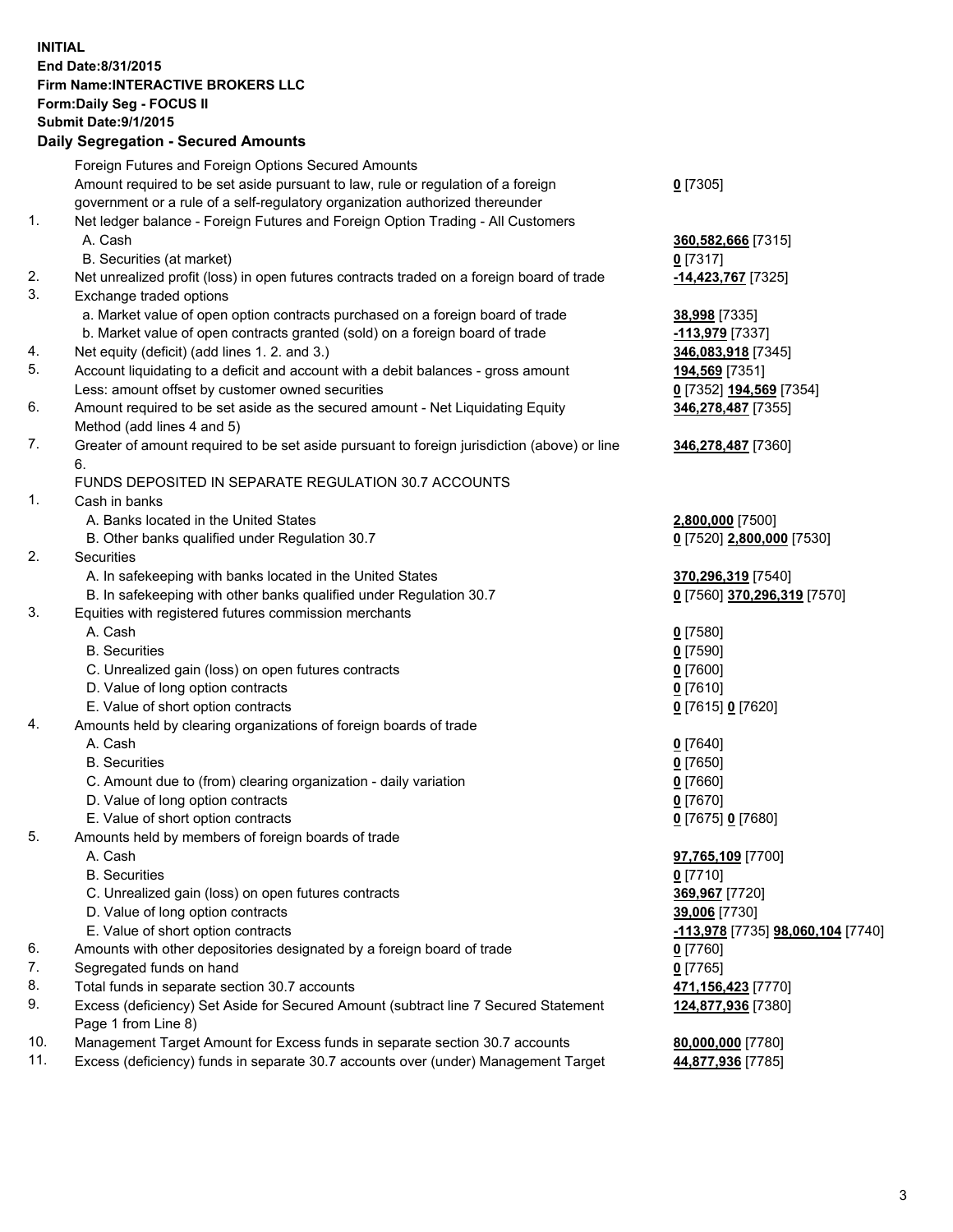**INITIAL End Date:8/31/2015 Firm Name:INTERACTIVE BROKERS LLC Form:Daily Seg - FOCUS II Submit Date:9/1/2015 Daily Segregation - Segregation Statement** SEGREGATION REQUIREMENTS(Section 4d(2) of the CEAct) 1. Net ledger balance A. Cash **2,697,927,419** [7010] B. Securities (at market) **0** [7020] 2. Net unrealized profit (loss) in open futures contracts traded on a contract market **-54,995,604** [7030] 3. Exchange traded options A. Add market value of open option contracts purchased on a contract market **124,485,406** [7032] B. Deduct market value of open option contracts granted (sold) on a contract market **-228,444,879** [7033] 4. Net equity (deficit) (add lines 1, 2 and 3) **2,538,972,342** [7040] 5. Accounts liquidating to a deficit and accounts with debit balances - gross amount **527,779** [7045] Less: amount offset by customer securities **0** [7047] **527,779** [7050] 6. Amount required to be segregated (add lines 4 and 5) **2,539,500,121** [7060] FUNDS IN SEGREGATED ACCOUNTS 7. Deposited in segregated funds bank accounts A. Cash **364,326,848** [7070] B. Securities representing investments of customers' funds (at market) **1,416,661,638** [7080] C. Securities held for particular customers or option customers in lieu of cash (at market) **0** [7090] 8. Margins on deposit with derivatives clearing organizations of contract markets A. Cash **22,732,602** [7100] B. Securities representing investments of customers' funds (at market) **1,031,400,906** [7110] C. Securities held for particular customers or option customers in lieu of cash (at market) **0** [7120] 9. Net settlement from (to) derivatives clearing organizations of contract markets **5,050,936** [7130] 10. Exchange traded options A. Value of open long option contracts **124,249,783** [7132] B. Value of open short option contracts **-228,208,802** [7133] 11. Net equities with other FCMs A. Net liquidating equity **0** [7140] B. Securities representing investments of customers' funds (at market) **0** [7160] C. Securities held for particular customers or option customers in lieu of cash (at market) **0** [7170] 12. Segregated funds on hand **0** [7150] 13. Total amount in segregation (add lines 7 through 12) **2,736,213,911** [7180] 14. Excess (deficiency) funds in segregation (subtract line 6 from line 13) **196,713,790** [7190] 15. Management Target Amount for Excess funds in segregation **155,000,000** [7194] **41,713,790** [7198]

16. Excess (deficiency) funds in segregation over (under) Management Target Amount Excess